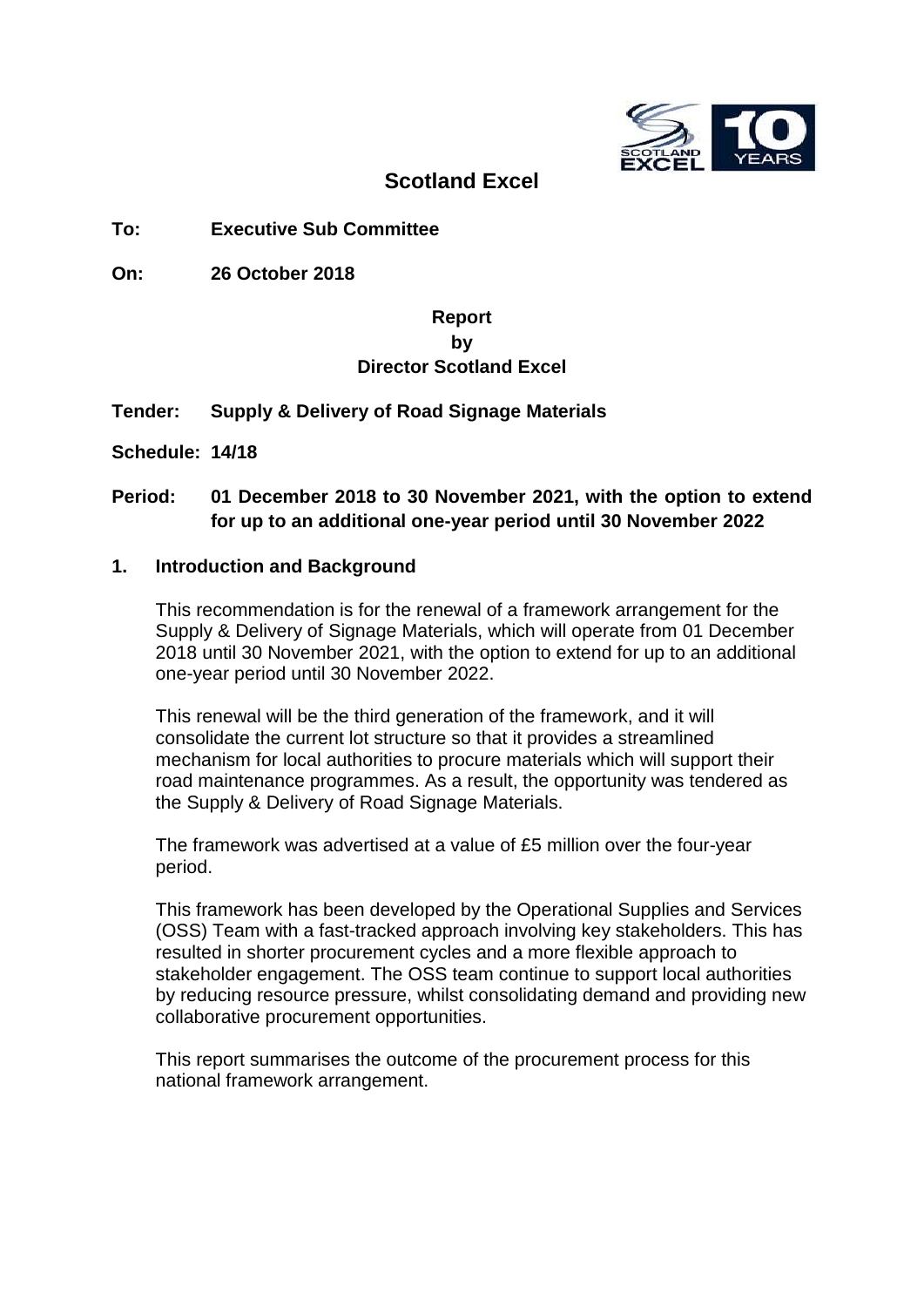## **2. Scope, Participation and Spend**

As part of the strategy development, the existing UIG (User Intelligence Group) for this framework and the commercial UIG steering group (CUIG-SG) endorsed the inclusion of 4 lots as summarised in Figure 1. The lot structure will provide a mechanism for local authorities to procure a range of road signage materials which adhere to the Traffic Signs Regulations and General Directions (TSRGD) 2016, and it includes, but is not limited to, permanent road signage, temporary road signage, road sign posts, electrical road signage, and associated products.

It is envisaged that the framework will be utilised by local authority roads departments and will meet the maintenance requirements of their road signage programmes. Local authorities purchase these products in a variety of different ways, however most are delivered to depots and installed through their own roads teams.

The current framework has an annual value of approximately £1.2 million across 31 local authorities who indicated their participation, as detailed in Appendix 1. Orkney Islands Council stated that they would not be participating in any new arrangement as they have their own sign shop.

|  |  |  | <b>Figure 1: Lot Structure</b> |
|--|--|--|--------------------------------|
|--|--|--|--------------------------------|

| <b>Lot Number</b> | <b>Lot Name</b>                               | <b>Framework Spend</b> |
|-------------------|-----------------------------------------------|------------------------|
|                   | Permanent Road Signage & Associated Products  | 40%                    |
|                   | Temporary Road Signage & Associated Products  | 8%                     |
|                   | Road Sign Posts & Associated Products         | 37%                    |
|                   | Electrical Road Signage & Associated Products | 15%                    |

#### **3. Procurement Process**

A Prior Information Notice (PIN) was published on 16 June 2018 with 42 companies expressing an interest in the opportunity.

As a matter of best practice, and to ensure that the framework aligned with local authority requirements, consultation was conducted to understand their service requirements and current purchasing practices.

To ensure maximum competition an open tender process was used, and this was advertised on the Official Journal of the European Union and the Public Contracts Scotland portal on 08 August 2018. The tender process was conducted using the Public Contracts Scotland Tender (PCS-T) system.

The procurement process followed a two-stage tendering procedure. Stage one, Qualification, was conducted using the European Single Procurement Document (ESPD). Within the ESPD, tenderers were required to answer a set of exclusionary questions along with providing details and/or acknowledgement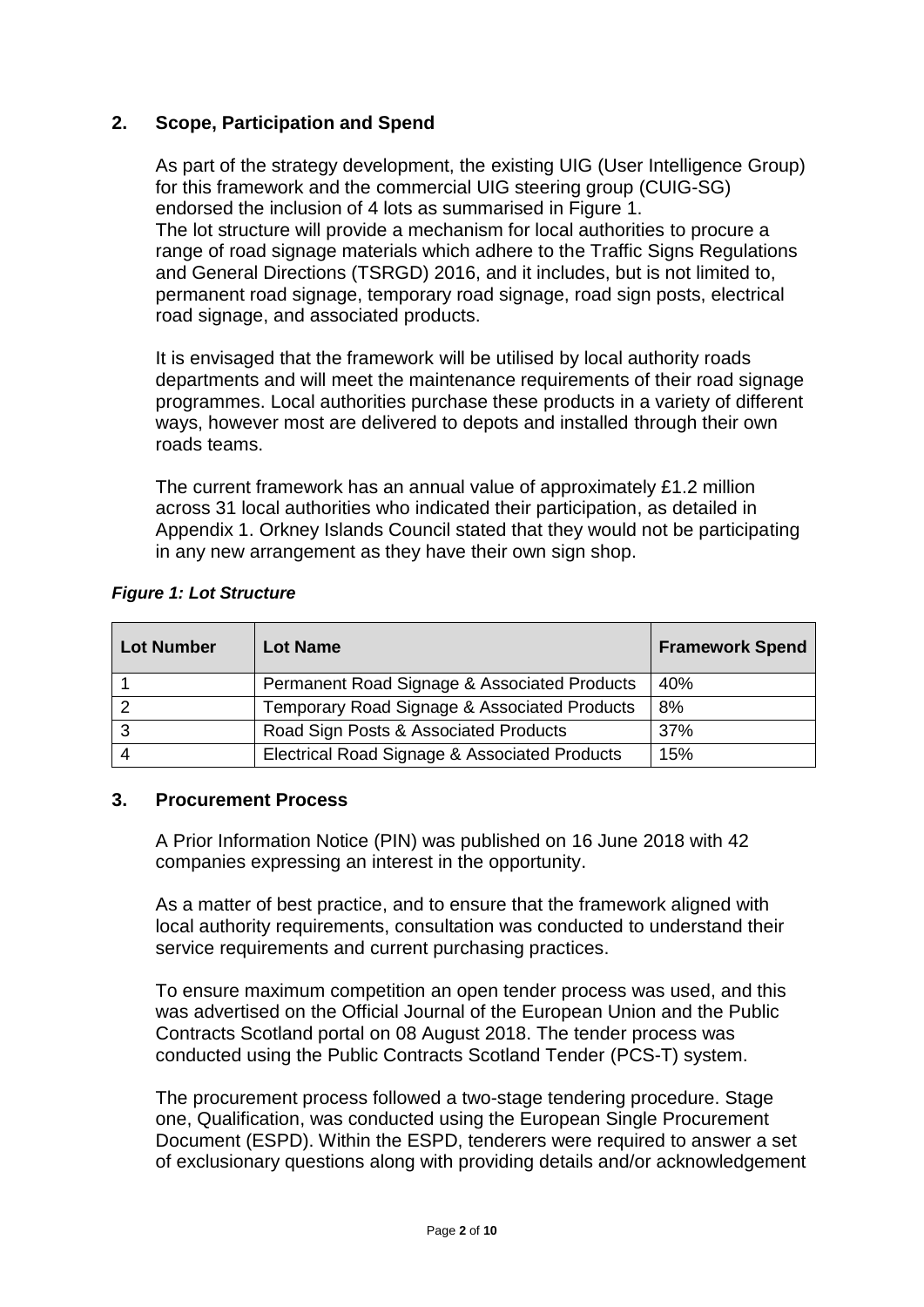of insurance, financial standing, quality management, health and safety, and environmental management policies and/or procedures.

At the second stage of the process, offers were evaluated against the following criteria and weightings for all lots:

| Commercial       | 85% |
|------------------|-----|
| <b>Technical</b> | 15% |

Tenderers were required to indicate which lots that they were bidding for, and the local authorities which they had an ability to service.

Tenderers were invited to bid on the following basis;

- In the Commercial section, a national price for all core products, as well as a price stability period and sole supply discount;

- In the Technical section, as outlined in Figure 2, scored method statements on community benefits, contract management & customer service, fair work practices, innovation & added value, and sustainability.

*Figure 2: Scoring Breakdown*

| <b>Section</b>        | <b>Question</b>                                       | <b>Maximum Score</b><br><b>Available</b> |
|-----------------------|-------------------------------------------------------|------------------------------------------|
| <b>Commercial 85%</b> |                                                       |                                          |
| <b>Technical 15%</b>  | <b>Community Benefits</b>                             | 3                                        |
|                       | Contract Management &<br><b>Customer Service</b>      | 5                                        |
|                       | <b>Fair Work Practices</b>                            | 2                                        |
|                       | $\overline{2}$<br><b>Innovation &amp; Added Value</b> |                                          |
|                       | Sustainability                                        | 3                                        |

### **4. Report on Offers Received**

The tender document was accessed by 45 organisations, with 14 of these submitting an offer.

A summary of all offers received from tenderers, and their SME status is outlined in Appendix 2.

## **5. Recommendations**

Based on the evaluation undertaken in line with the criteria and weightings set out above, it is recommended that a multiple supplier framework agreement is awarded to the 11 tenderers outlined in Appendix 3.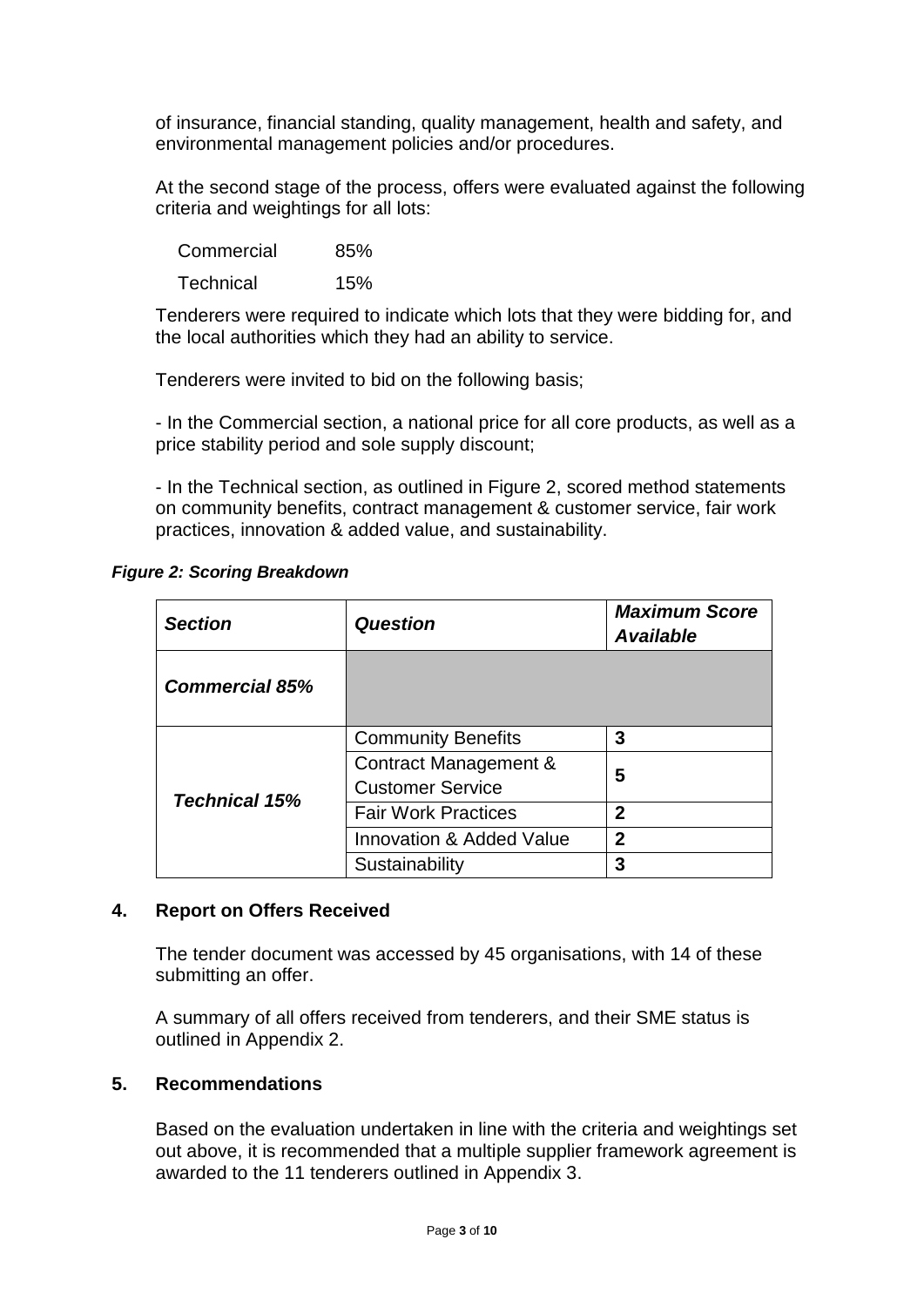All recommended suppliers are SMEs, with 2 of these being classified as micro businesses. Appendix 2 outlines the location of tenderers who submitted an offer, with several of them being based in Scotland.

These suppliers provide the range of products and services required by local authorities, as well as representing best value and meeting all technical specifications.

### **6. Benefits**

#### **Savings**

The projected average saving across all local authorities is forecasted at 16%, which equates to an estimated saving of approximately £185k per annum, based on current spend forecasts, as outlined in Appendix 1. This projection was calculated by benchmarking the lowest offer received against the second lowest offer received.

Savings that can be achieved will depend on a local authority's purchasing patterns.

#### **Price Stability**

Tenderers have accepted as part of the terms & conditions of the framework that they will hold prices firm for the first 12 months of the framework. In addition to this, 7 of the recommended suppliers have offered additional fixed pricing periods ranging from 24-48 months.

After the initial 12 months or additional fixed pricing periods offered, suppliers may submit a request for a price variance on an annual basis. Suppliers may submit a price decrease at any time throughout the duration of the framework.

#### **Sustainable Procurement Benefits**

#### **Community Benefits**

Tenderers were asked to detail community benefit initiatives that they would commit to deliver throughout the duration of the framework.

Community benefits received as part of the tender submissions included; sponsorship of local sports teams and community events, donation of materials and labour to support community projects, donation of product vouchers, work experience placements, employability workshops, training sessions, and the recruitment of modern apprentices and/or staff members.

#### **Fair Work Practices**

Tenderers were also asked to confirm their approach to fair work practices and the Living Wage, details of which can be found in Appendix 4. All recommended suppliers for this framework pay the Living Wage or above.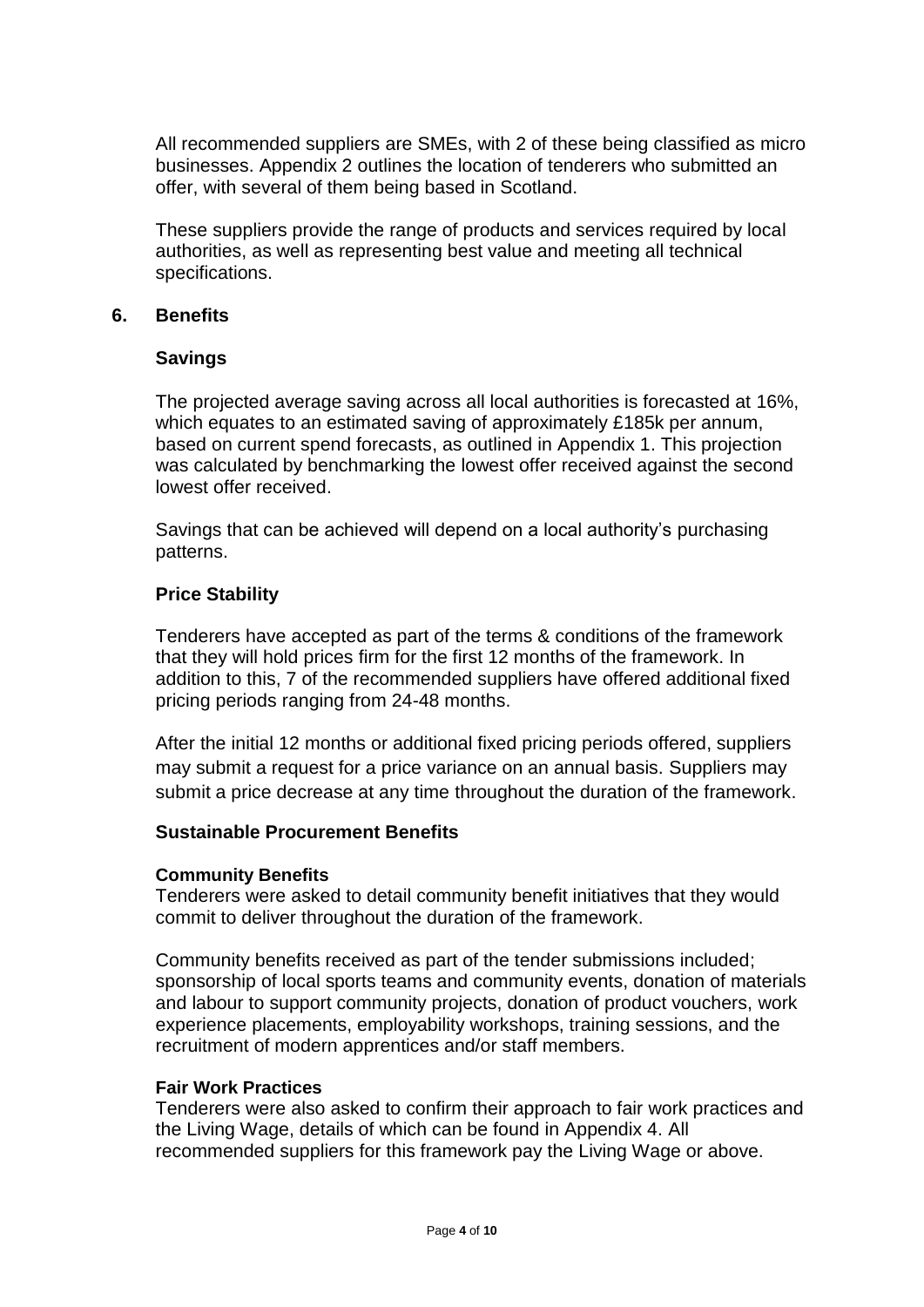### **Sustainability**

Tenderers were asked to detail their approach to sustainability, and were asked how their organisations reduced waste, considered the environmental impact of transportation, and demonstrated that their products came from sustainable, reliable, and approved sources.

Offers included a range of recycling initiatives involving the collection and reuse of road signage materials and waste segregation techniques.

Suppliers also advised that they utilised route planning technologies to reduce mileage, as well as the increased adoption of Euro 6 standard vehicles within their fleets for the delivery of products.

In addition to this, they provided details on how they manage stock levels efficiently and monitor transparency within their supply chains. Some of them advised that they regularly conduct assessments to ensure that their supply chains are adhering to fair work practices and conforming with environmental regulations.

#### **Other Benefits**

Scotland has a well-established history of creating supported businesses – some have been in existence for over 150 years, and there are currently 15 supported businesses in operation. The value of on-going employment, training, social interaction and mentoring offered to people with disabilities is central in enabling them to become more independent and active in the workplace and their communities.

A division of the Royal British Legion Industries Ltd (RBLI), which trades as Scotland's Bravest Manufacturing Company (SBMC), have been recommended for award on this framework. Set up in January 2018, this organisation is both a supported business and social enterprise aimed at providing employment opportunities to members of the Armed Forces community, particularly those experiencing a disability, and/or mental health condition. In addition to manufacturing a wide array of signage, they can also recycle wooden products and provide print & mail and fulfilment services

### **7. Contract Mobilisation and Management**

Suppliers and participating members will be issued with a mobilisation pack containing information relating to the operation of the framework, roles and responsibilities, management information requirements and community benefits commitments.

In accordance with Scotland Excel's established contract and supplier management programme, this framework has been classified as a level 3 arrangement in terms of both risk and spend. As such, Scotland Excel will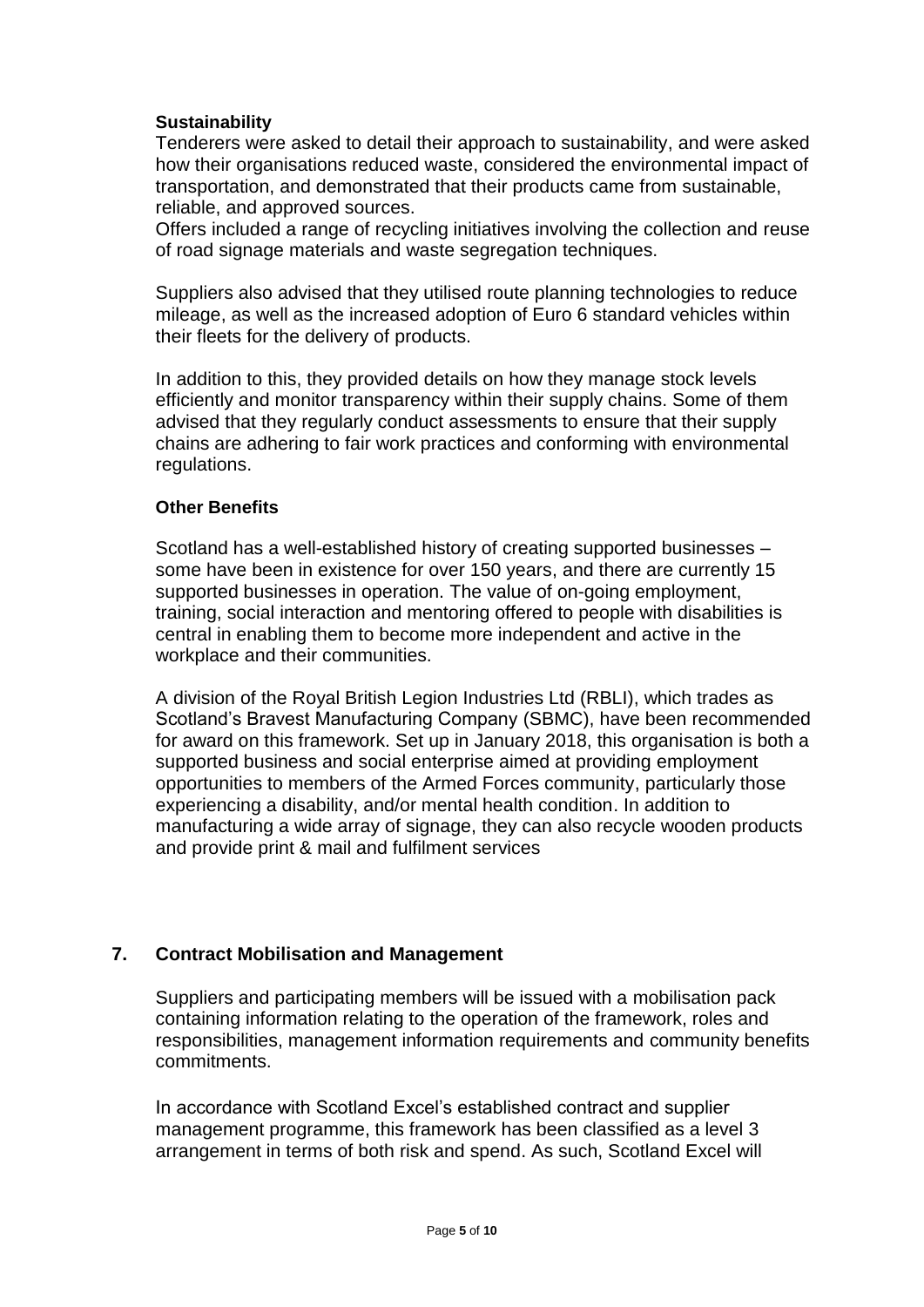conduct annual review meetings with suppliers, whilst monitoring management information and community benefits associated with this framework.

## **8. Summary**

This framework for the Supply & Delivery of Road Signage Materials aims to maximise collaboration, consolidate demand and deliver best value. A range of benefits can be reported in relation to savings, price stability, community benefits and sustainability.

The Executive Sub Committee is requested to approve the recommendation to award placings on this framework to the suppliers as detailed in Appendix 3.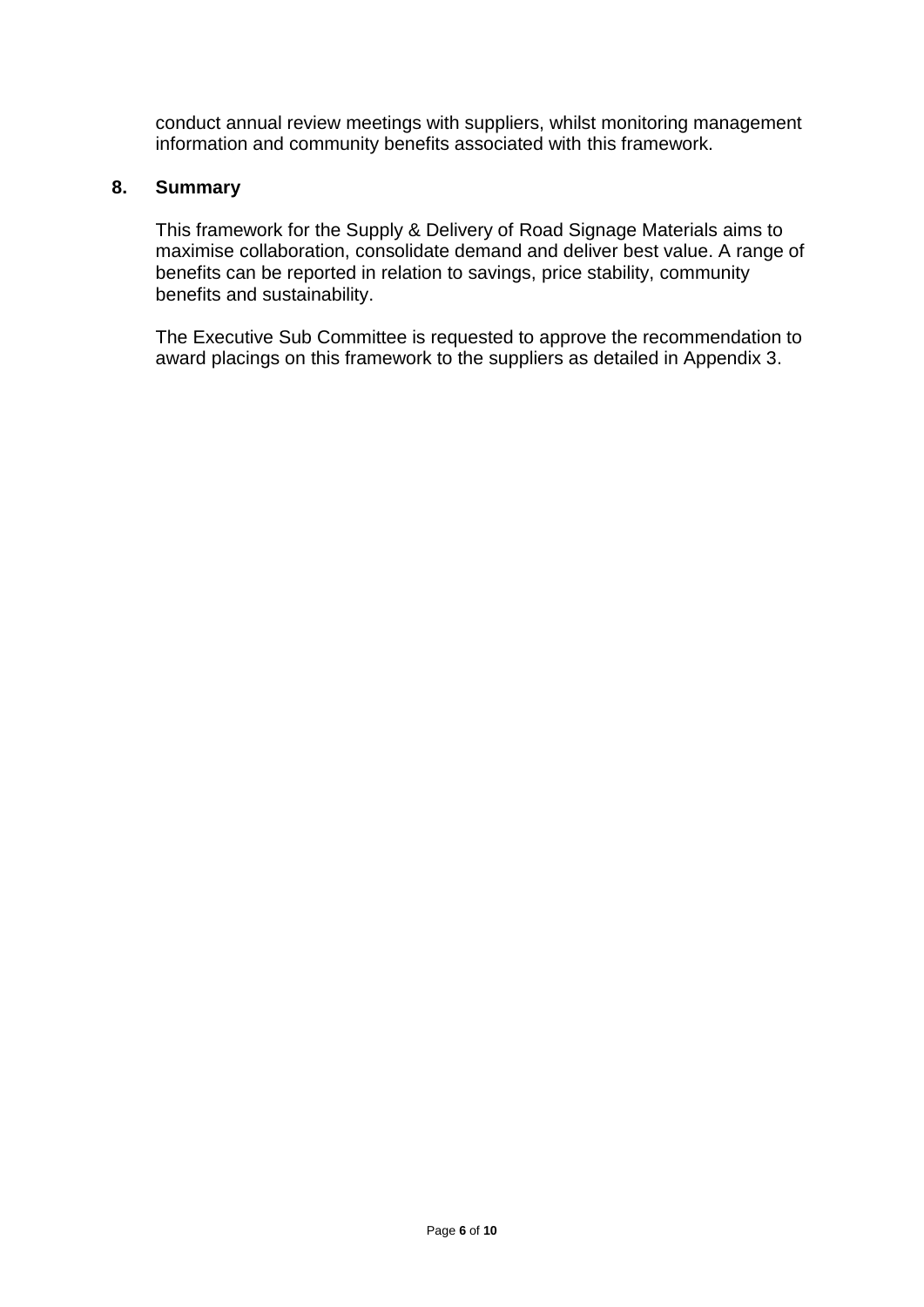| <b>Member Name</b>               |               |                  |            |                    |    | Participation in Contract   Participation Entry Date   Estimated Annual Spend (£)   Source of Spend Data   Indexation (%)   Estimated Annual Saving (%)   Estimated Annual Savings (£) |          | <b>Basis of Savings Calculation</b>          |
|----------------------------------|---------------|------------------|------------|--------------------|----|----------------------------------------------------------------------------------------------------------------------------------------------------------------------------------------|----------|----------------------------------------------|
| Aberdeen City Council            | Yes           | 01 December 2018 | £32,702    | Contract MI        | 8% | 16%                                                                                                                                                                                    | £5,232   | Benchmarked Lowest Offer vs 2nd Lowest Offer |
| Aberdeenshire Council            | Yes           | 01 December 2018 | £12,631    | Contract MI        | 8% | 16%                                                                                                                                                                                    | £2,021   | Benchmarked Lowest Offer vs 2nd Lowest Offer |
| Angus Council                    | Yes           | 01 December 2018 | £44,815    | Contract MI        | 8% | 16%                                                                                                                                                                                    | £7,170   | Benchmarked Lowest Offer vs 2nd Lowest Offer |
| Argyll & Bute Council            | Yes           | 01 December 2018 | £20,128    | Contract MI        | 8% | 16%                                                                                                                                                                                    | £3,220   | Benchmarked Lowest Offer vs 2nd Lowest Offer |
| City of Edinburgh Council        | Yes           | 01 December 2018 | £2,434     | Contract MI        | 8% | 16%                                                                                                                                                                                    | £389     | Benchmarked Lowest Offer vs 2nd Lowest Offer |
| Clackmannanshire Council         | Yes           | 01 December 2018 | £10,463    | Contract MI        | 8% | 16%                                                                                                                                                                                    | £1,674   | Benchmarked Lowest Offer vs 2nd Lowest Offer |
| Comhairle nan Eilean Siar        | Yes           | 01 December 2018 | £3,522     | Contract MI        | 8% | 16%                                                                                                                                                                                    | £564     | Benchmarked Lowest Offer vs 2nd Lowest Offer |
| Dumfries & Galloway Council      | Yes           | 01 December 2018 | £40,440    | Contract MI        | 8% | 16%                                                                                                                                                                                    | £6,470   | Benchmarked Lowest Offer vs 2nd Lowest Offer |
| Dundee City Council              | Yes           | 01 December 2018 | £0         | Contract MI        | 8% | 16%                                                                                                                                                                                    | £0       | Benchmarked Lowest Offer vs 2nd Lowest Offer |
| East Ayrshire Council            | Yes           | 01 December 2018 | £56,137    | Contract MI        | 8% | 16%                                                                                                                                                                                    | £8,982   | Benchmarked Lowest Offer vs 2nd Lowest Offer |
| East Dunbartonshire Council      | Yes           | 01 December 2018 | £13,898    | Contract MI        | 8% | 16%                                                                                                                                                                                    | £2,224   | Benchmarked Lowest Offer vs 2nd Lowest Offer |
| <b>East Lothian Council</b>      | Yes           | 01 December 2018 | £0         | Contract MI        | 8% | 16%                                                                                                                                                                                    | £0       | Benchmarked Lowest Offer vs 2nd Lowest Offer |
| <b>East Renfrewshire Council</b> | Yes           | 01 December 2018 | £38,477    | Contract MI        | 8% | 16%                                                                                                                                                                                    | £6,156   | Benchmarked Lowest Offer vs 2nd Lowest Offer |
| <b>Falkirk Council</b>           | Yes           | 01 December 2018 | £11,816    | Contract MI        | 8% | 16%                                                                                                                                                                                    | £1,890   | Benchmarked Lowest Offer vs 2nd Lowest Offer |
| <b>Fife Council</b>              | Yes           | 01 December 2018 | £126,017   | Contract MI        | 8% | 16%                                                                                                                                                                                    | £20,163  | Benchmarked Lowest Offer vs 2nd Lowest Offer |
| Glasgow City Council             | Yes           | 01 December 2018 | £19,397    | Contract MI        | 8% | 16%                                                                                                                                                                                    | £3,104   | Benchmarked Lowest Offer vs 2nd Lowest Offer |
| <b>Highland Council</b>          | Yes           | 01 December 2018 | £69,182    | Contract MI        | 8% | 16%                                                                                                                                                                                    | £11,069  | Benchmarked Lowest Offer vs 2nd Lowest Offer |
| <b>Inverclyde Council</b>        | Yes           | 01 December 2018 | £34,973    | Contract MI        | 8% | 16%                                                                                                                                                                                    | £5,596   | Benchmarked Lowest Offer vs 2nd Lowest Offer |
| Midlothian Council               | Yes           | 01 December 2018 | £4,930     | Contract MI        | 8% | 16%                                                                                                                                                                                    | £789     | Benchmarked Lowest Offer vs 2nd Lowest Offer |
| Moray Council                    | Yes           | 01 December 2018 | £12,639    | Contract MI        | 8% | 16%                                                                                                                                                                                    | £2.022   | Benchmarked Lowest Offer vs 2nd Lowest Offer |
| North Ayrshire Council           | Yes           | 01 December 2018 | £48,314    | Contract MI        | 8% | 16%                                                                                                                                                                                    | £7,730   | Benchmarked Lowest Offer vs 2nd Lowest Offer |
| North Lanarkshire Council        | Yes           | 01 December 2018 | £13,277    | Contract MI        | 8% | 16%                                                                                                                                                                                    | £2,124   | Benchmarked Lowest Offer vs 2nd Lowest Offer |
| Orkney Islands Council           | No            | 01 December 2018 | £0         | Contract MI        | 8% | 16%                                                                                                                                                                                    | £0       | Benchmarked Lowest Offer vs 2nd Lowest Offer |
| Perth & Kinross Council          | Yes           | 01 December 2018 | £132,455   | Contract MI        | 8% | 16%                                                                                                                                                                                    | £21,193  | Benchmarked Lowest Offer vs 2nd Lowest Offer |
| Renfrewshire Council             | Yes           | 01 December 2018 | £116,481   | Contract MI        | 8% | 16%                                                                                                                                                                                    | £18,637  | Benchmarked Lowest Offer vs 2nd Lowest Offer |
| Scottish Borders Council         | Yes           | 01 December 2018 | £6,341     | Contract MI        | 8% | 16%                                                                                                                                                                                    | £1,015   | Benchmarked Lowest Offer vs 2nd Lowest Offer |
| Shetland Islands Council         | Yes           | 01 December 2018 | £25,184    | Contract MI        | 8% | 16%                                                                                                                                                                                    | £4,029   | Benchmarked Lowest Offer vs 2nd Lowest Offer |
| South Ayrshire Council           | Yes           | 01 December 2018 | £19        | Contract MI        | 8% | 16%                                                                                                                                                                                    | £3       | Benchmarked Lowest Offer vs 2nd Lowest Offer |
| South Lanarkshire Council        | Yes           | 01 December 2018 | £63,907    | Contract MI        | 8% | 16%                                                                                                                                                                                    | £10,225  | Benchmarked Lowest Offer vs 2nd Lowest Offer |
| <b>Stirling Council</b>          | Yes           | 01 December 2018 | £46,800    | Contract MI        | 8% | 16%                                                                                                                                                                                    | £7,488   | Benchmarked Lowest Offer vs 2nd Lowest Offer |
| Tayside Contracts                | Yes           | 01 December 2018 | £0         | Contract MI        | 8% | 16%                                                                                                                                                                                    | £0       | Benchmarked Lowest Offer vs 2nd Lowest Offer |
| West Dunbartonshire Council      | Yes           | 01 December 2018 | £10,910    | Contract MI        | 8% | 16%                                                                                                                                                                                    | £1,746   | Benchmarked Lowest Offer vs 2nd Lowest Offer |
| West Lothian Council             | Yes           | 01 December 2018 | £127,646   | Contract MI        | 8% | 16%                                                                                                                                                                                    | £20,423  | Benchmarked Lowest Offer vs 2nd Lowest Offer |
|                                  | <b>Totals</b> |                  | £1,145,936 | <b>Contract MI</b> | 8% | 16%                                                                                                                                                                                    | £183,350 | Benchmarked Lowest Offer vs 2nd Lowest Offer |
| <b>Associate Members</b>         | Yes           | 01 December 2018 | £10,770    | Contract MI        | 8% | 16%                                                                                                                                                                                    | £1,723   | Benchmarked Lowest Offer vs 2nd Lowest Offer |
|                                  | <b>Totals</b> |                  | £1,156,706 | <b>Contract MI</b> | 8% | 16%                                                                                                                                                                                    | £185,073 | Benchmarked Lowest Offer vs 2nd Lowest Offer |

## **Appendix 1 – Participation, Spend, and Savings Summary**

Indexation – This column confirms the difference when the relevant market indices are compared with the relevant Contract indices derived from framework specific cost drivers.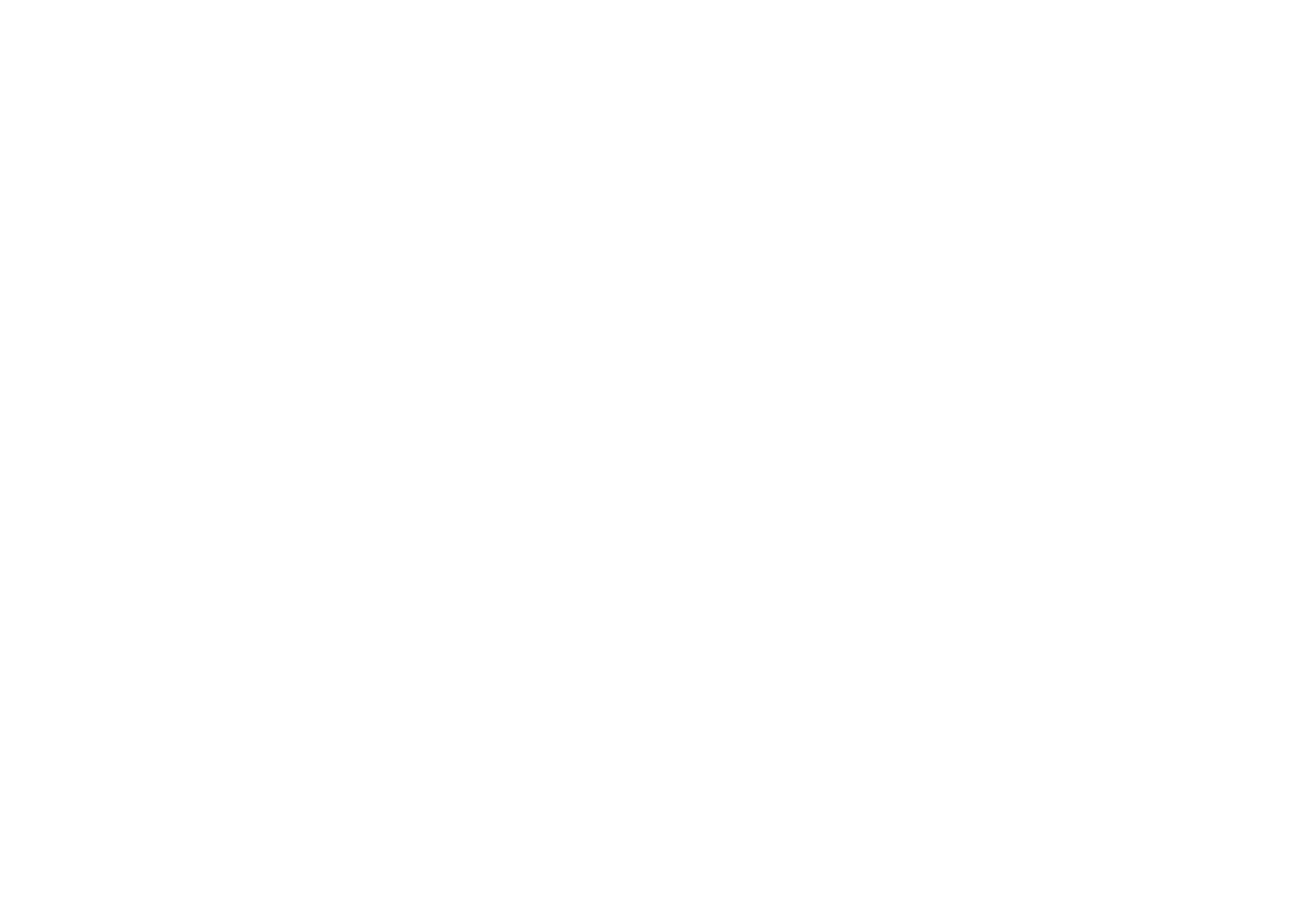## **Appendix 2 – Offers Received & SME Status**

| <b>Tenderer</b>                                                                                            | <b>SME Status</b> | <b>Location</b>                             | <b>Lots Tendered</b> |
|------------------------------------------------------------------------------------------------------------|-------------------|---------------------------------------------|----------------------|
| <b>ANSCO Signs Ltd</b>                                                                                     | Micro             | Muir of Ord, Highland,<br>Scotland          | 1, 2, 3              |
| Bunzl UK Ltd T/A Bunzl Greenham                                                                            | Large             | London, UK                                  | $\overline{2}$       |
| <b>Coeval Ltd</b>                                                                                          | Micro             | Cumbernauld, North<br>Lanarkshire, Scotland | 4                    |
| Eurosigns (UK) Ltd                                                                                         | Small             | Weston-super-Mare,<br>Somerset, UK          | 1                    |
| Fabrikat (Nottingham) Ltd                                                                                  | <b>Medium</b>     | Sutton-in-Ashfield,<br>Nottinghamshire, UK  | 3                    |
| Limelight Signs Ltd                                                                                        | Small             | Bacup, Lancashire, UK                       | 1                    |
| <b>Mallatite Ltd</b>                                                                                       | <b>Medium</b>     | Inchinnan, Renfrewshire,<br>Scotland        | 1, 2, 3, 4           |
| Marwood Electrical Company Ltd                                                                             | <b>Medium</b>     | Tonbridge, Kent, UK                         | 1, 3                 |
| P. F. Cusack (Tools Supplies) Ltd                                                                          | Medium            | Glasgow, Scotland                           | 1, 2, 3              |
| Royal British Legion Industries Ltd<br>Scotland's<br>T/A<br><b>Bravest</b><br><b>Manufacturing Company</b> | <b>Medium</b>     | Bishopton, Renfrewshire,<br>Scotland        | 1, 2, 3              |
| Street Lighting Supplies & Co Ltd                                                                          | Small             | Grangemouth, Falkirk,<br>Scotland           | 3                    |
| <b>SWARCO Traffic Ltd</b>                                                                                  | <b>Medium</b>     | Richmond, North Yorkshire,<br><b>UK</b>     | $\overline{4}$       |
| Tayside Contracts comprising Angus,<br>Dundee City and Perth & Kinross<br>Councils                         | Medium            | Dundee, Scotland                            | 1, 2                 |
| <b>TWM Traffic Control Systems Ltd</b>                                                                     | Small             | Winsford, Cheshire, UK                      | $\overline{4}$       |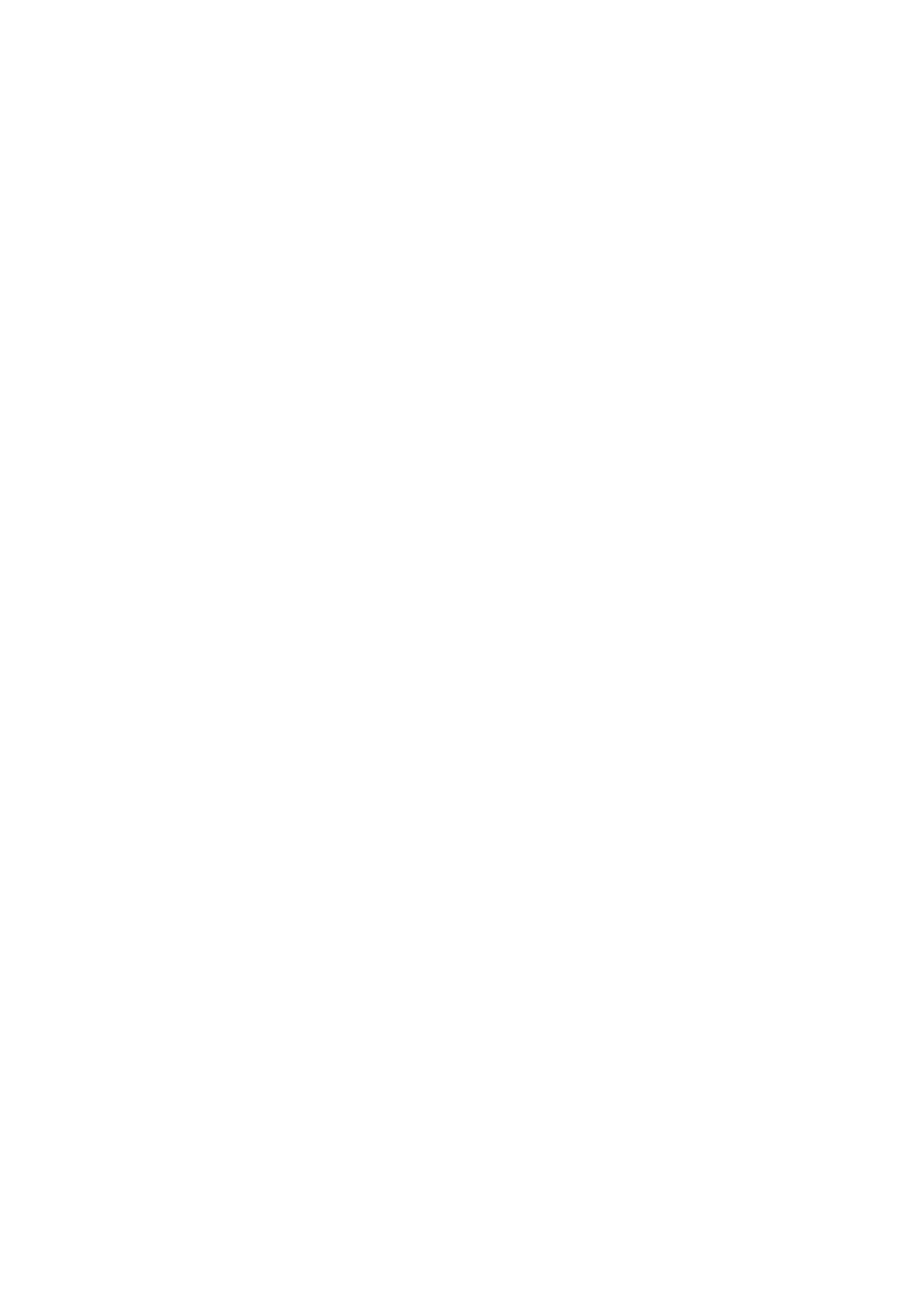# **Appendix 3 - Scoring and Recommendations**

| Lot 1 - Permanent Road Signage & Associated Products                                       |              |                               |
|--------------------------------------------------------------------------------------------|--------------|-------------------------------|
| <b>Tenderer</b>                                                                            | <b>Score</b> | <b>Award to Lot 1: Yes/No</b> |
| <b>ANSCO Signs Ltd</b>                                                                     | 96.80        | Yes                           |
| Royal British Legion Industries Ltd T/A Scotland's Bravest<br><b>Manufacturing Company</b> | 90.79        | Yes                           |
| <b>Mallatite Ltd</b>                                                                       | 69.70        | <b>Yes</b>                    |
| <b>Limelight Signs Ltd</b>                                                                 | 63.63        | Yes                           |
| Eurosigns (UK) Ltd                                                                         | 63.11        | Yes                           |
| Marwood Electrical Company Ltd                                                             | 59.56        | Yes                           |
| P. F. Cusack (Tools Supplies) Ltd                                                          | 53.92        | <b>No</b>                     |
| Tayside Contracts comprising Angus, Dundee City and Perth<br>& Kinross Councils            | 39.49        | <b>No</b>                     |

| Lot 2 - Temporary Road Signage & Associated Products                                       |              |                               |
|--------------------------------------------------------------------------------------------|--------------|-------------------------------|
| <b>Tenderer</b>                                                                            | <b>Score</b> | <b>Award to Lot 2: Yes/No</b> |
| P. F. Cusack (Tools Supplies) Ltd                                                          | 90.95        | Yes                           |
| <b>ANSCO Signs Ltd</b>                                                                     | 90.04        | Yes                           |
| <b>Mallatite Ltd</b>                                                                       | 86.79        | Yes                           |
| Bunzl UK Ltd T/A Bunzl Greenham                                                            | 54.38        | No.                           |
| Royal British Legion Industries Ltd T/A Scotland's Bravest<br><b>Manufacturing Company</b> | 50.40        | No                            |
| Tayside Contracts comprising Angus, Dundee City and Perth<br>& Kinross Councils            | 46.28        | No                            |

| Lot 3 - Road Sign Posts & Associated Products                                              |              |                               |
|--------------------------------------------------------------------------------------------|--------------|-------------------------------|
| <b>Tenderer</b>                                                                            | <b>Score</b> | <b>Award to Lot 3: Yes/No</b> |
| <b>Mallatite Ltd</b>                                                                       | 88.67        | Yes                           |
| Royal British Legion Industries Ltd T/A Scotland's Bravest<br><b>Manufacturing Company</b> | 66.12        | Yes                           |
| <b>ANSCO Signs Ltd</b>                                                                     | 65.59        | Yes                           |
| Street Lighting Supplies & Co Ltd                                                          | 64.72        | Yes                           |
| P. F. Cusack (Tools Supplies) Ltd                                                          | 61.79        | Yes                           |
| Marwood Electrical Company Ltd                                                             | 57.41        | Yes                           |
| Fabrikat (Nottingham) Ltd                                                                  | 33.25        | No                            |

| Lot 4 – Electrical Road Signage & Associated Products |              |                               |
|-------------------------------------------------------|--------------|-------------------------------|
| <b>Tenderer</b>                                       | <b>Score</b> | <b>Award to Lot 4: Yes/No</b> |
| <b>SWARCO Traffic Ltd</b>                             | 92.50        | Yes                           |
| <b>TWM Traffic Control Systems Ltd</b>                | 85.66        | Yes                           |
| Coeval Ltd                                            | 77.61        | Yes                           |
| <b>Mallatite Ltd</b>                                  | 74.40        | Yes                           |